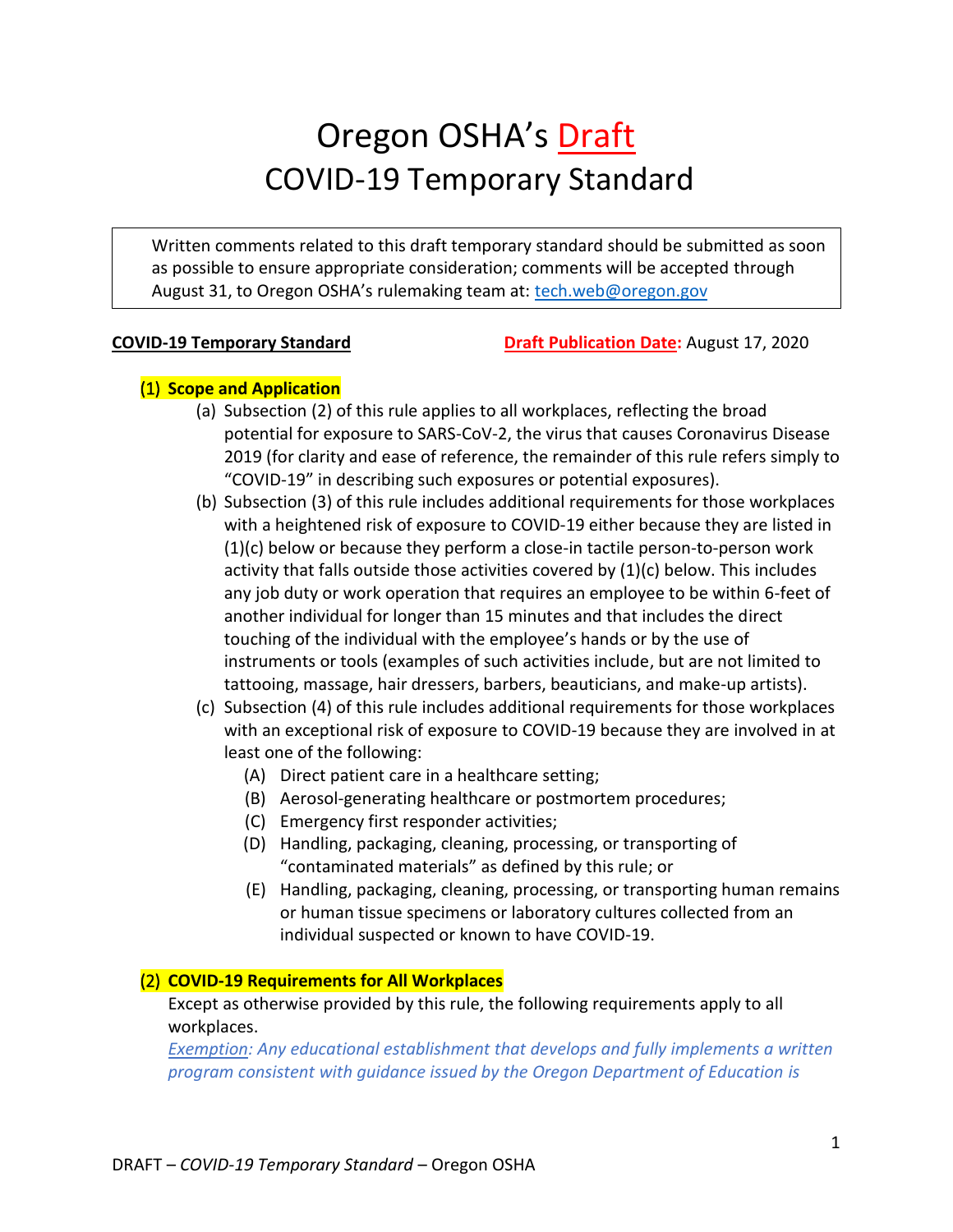*exempt from the requirements of this rule with regard to those activities covered by such guidance.*

- (a) Social Distancing. The employer must ensure that 6-foot distancing between all individuals in the workplace is implemented as follows:
	- (A) Both the work activities and the workplace must be designed to eliminate the need for any worker to be within 6-feet of another individual in order to fulfill their duties. To the extent that the employer determines and can demonstrate that such separation is not a practical option, the employer must ensure that face coverings are worn in accordance with (2)(b) of this subsection and that as much distance as practical is maintained between individuals.
	- (B) The 6-foot distancing requirement of (2)(a)(A) has been met when employees are separated from other individuals by an impermeable barrier that creates a "droplet buffer" that provides at least 6-feet in distance between the mouths of the affected individuals. Such a droplet buffer must be calculated using the shortest distance around or through gaps in the barrier.

*Note: For purposes of such calculations, the top of the face should be assumed to be at the top of the head and the bottom of the face should be assumed to be 12 inches below the top of the head. Given the inevitable likelihood of at least minor side-toside movement, the distance from the center to the side of the face should be assumed to be 6 inches.*

*Example 1: Two individuals work side by side, standing, on a production line. Their work stations are 3-linear-feet apart. However, they are separated by an impermeable barrier that extends from 2-feet above the floor up to 9-feet above the floor and that extends from 2-feet in front of them to 4-feet behind them. The workers' faces will always be separated by a "droplet buffer" of at least 6 feet:*

- *To the front, they are separated by 2-feet plus 3-feet plus 2-feet for a total of 7 feet.*
- *To the rear, they are separated by 4-feet plus 3-feet plus 4-feet for a total of 11 feet.*
- *Over the barrier, the separation will depend on the height of the individuals but even two 7-foot tall individuals would be separated by 2-feet plus 3-feet plus 2 feet for a total of 7-feet.*
- *Below the barrier, the separation will again depend upon the height of the individuals but even two 4-foot-9-inches tall individuals would be separated by 1 foot-9-inches plus 3-feet plus 1-foot-9-inches for a total of 6-feet-six-inches. Therefore, the employer would be in compliance with the 6-foot distancing requirement.*

*Example 2: A retail worker is protected by a barrier at the checkout stand that is hung from the ceiling and that extends from the 36-inches counter to a space 4-feet*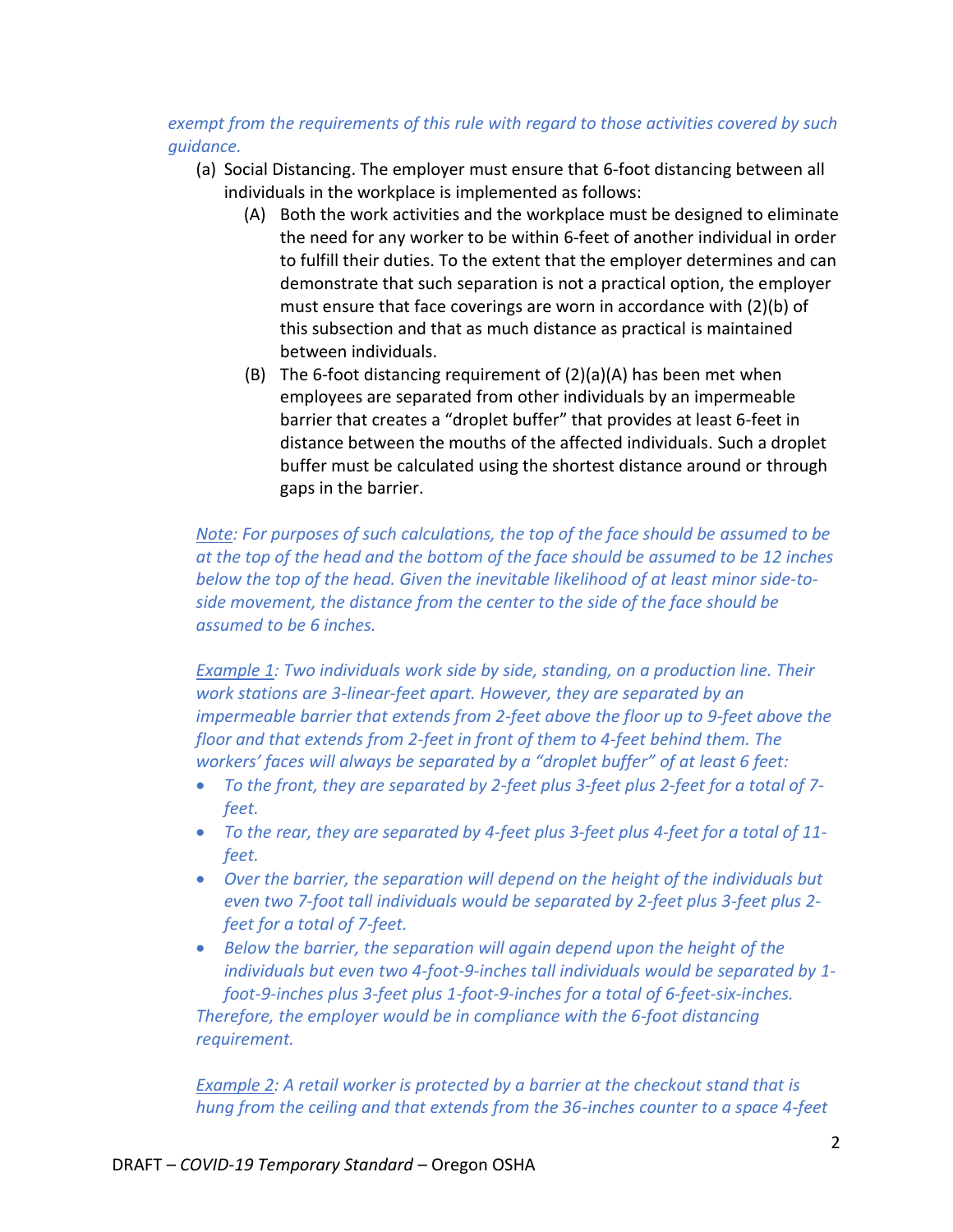*above the counter; the barrier is 30-inches wide, as is the counter itself, separating the workers from the customers:*

- *The distance below the barrier is not an issue because the barrier and the counter together create a barrier all the way to the floor.*
- *The distance above the barrier, however, will not provide 6-feet separation unless both individuals are shorter than average. If both individuals are 5-feet-6-inches, for example, the separation would be 1-foot-6-inches plus 2-feet-6-inches plus 1 foot-6-inches, totaling only 5-feet-6-inches.*
- *In addition, the distance to either side of the barrier would have to be calculated based on the possible locations where an individual (particularly where the customer might stand), rather than assuming both individuals would remain exactly at the center of the barrier – particularly as merchandise is passed around the side of the barrier.*

*Therefore, such a barrier would not be in compliance with the 6-feet distancing requirement.*

*Example 3: A bank teller works in a window that is 18-inches deep but that has been covered by a transparent barrier that combines with the existing fixtures to create a barrier that is 12-feet wide, with one teller stationed immediately adjacent to the wall where the barrier begins and the other teller stationed 8-feet away. The barrier extends from the 3-foot counter to 9-feet above the floor, but does not reach the 20 foot high ceiling. Transactions are passed under the barrier through a depression that can only be opened on one side or the other at any given time. Although the individuals may be even closer than 24-inches from one another, the "droplet buffer" distance is considerable:*

- *for the teller seated or standing 8-feet from the wall, the distance over the barrier is at least 4-feet plus 1-foot-6-inches plus 4-feet for a total of 9-feet-6 inches (assuming both the teller and the customer are 7-feet tall);*
- *The distance around the barrier is likewise 4-feet plus 1-foot-6-inches plus 4-feet for a total of 9-feet-6-inches (even allowing for lateral movement toward the edge, the two would remain separated by a "droplet buffer" well over 6-feet).*

 *There is no continuous air flow through the transaction slot. Therefore, such a barrier would be in compliance with the 6-feet distancing requirement.* 

*Example 4: The same situation as Example 3, except transactions are handled through an open slot or gap at the bottom edge of the barrier, the 6-foot distancing requirement would frequently not be met:*

- *The other distances would be unchanged.*
- *The droplet buffer through the transaction slot would now need to be calculated, using the teller's height minus 4-feet plus the counter's depth (1-foot-6-inches) plus the customer's height minus 4-feet; depending upon the height of the teller*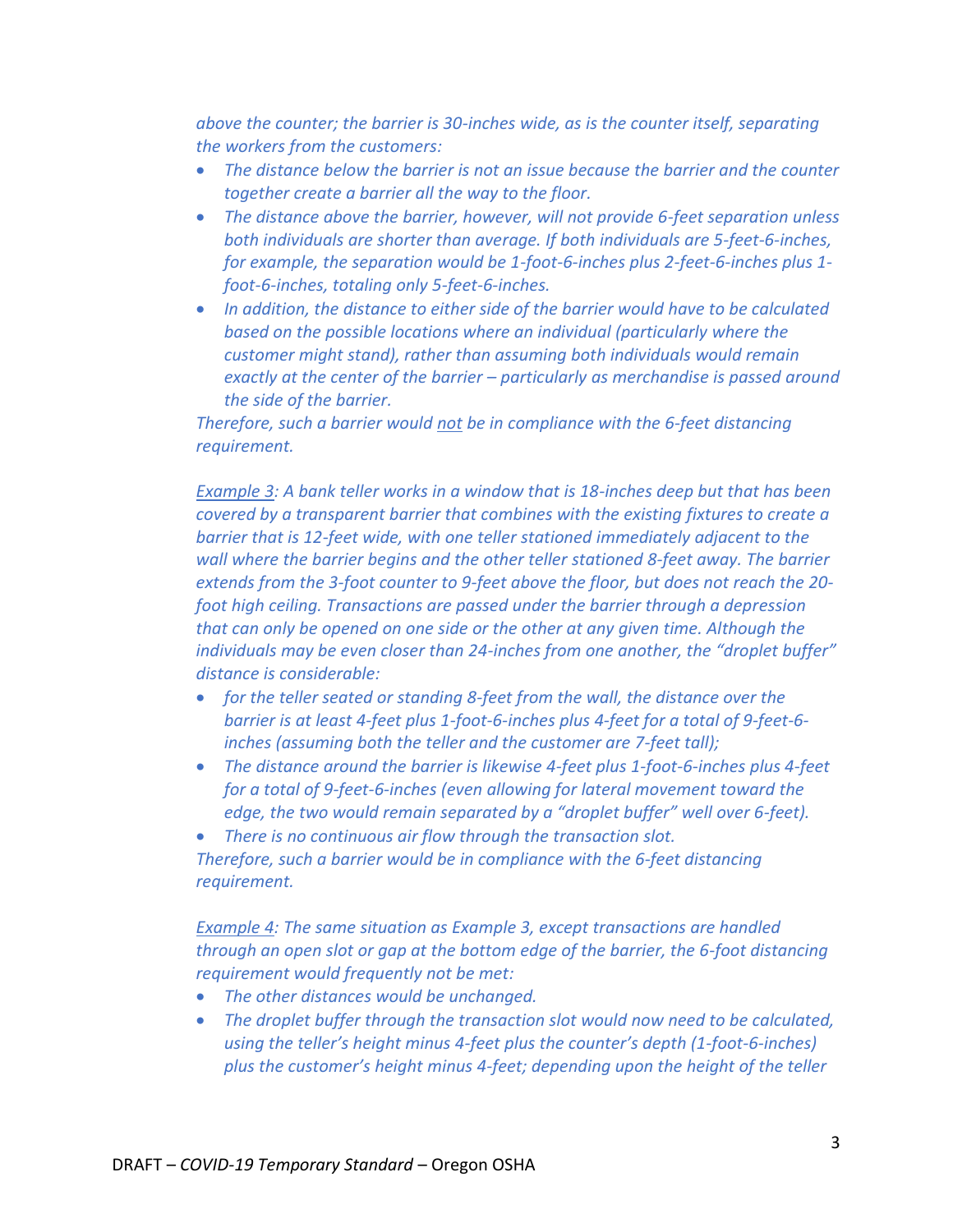*and the customer, it could reasonably be as little as 3-feet-6-inches, and it would be unlikely to be greater than 5-feet-6-inches.* 

*Example 5: The same situation as Example 4. However, a 25-inch wide "side table" has been added on each side of the transaction window to force greater physical separation.*

- *The other distances would remain the same as in Examples 3 and 4.*
- *The distance through the slot would still need to be considered, but the additional 30-inches would allow compliance even with transactions being made through the gap at the bottom of the window.*
	- (C) Whenever employees are transported in a motor vehicle for work purposes, the center points of the seats of any passengers not part of the same household must be separated by at least 3-feet.
- (b) Face coverings. The employer must ensure that everyone in the workplace or other premises subject to the employer's control wears face coverings whenever the 6-foot distancing requirement described in (2)(a) of this subsection cannot be consistently assured. Such face coverings (intended primarily to protect other individuals from the wearer as a source of potential infection) must be either medical grade masks; cloth face coverings that cover the nose and mouth; or face shields that cover the forehead, extend below the chin, and wrap around the sides of the face.
	- (A) Face coverings must be worn by employees and other individuals whenever customers, contractors, or other visitors are present and a strict separation cannot be maintained through barriers that physically prevent individuals from approaching within 6-feet of one another.
	- (B) Face coverings must be worn by employees when the work requires them to be within 6-feet of one or more individuals for more than 5 minutes either in a singular instance or in all cases when work requires such contact if they will total more than 30 minutes in the course of a single working day.
	- (C) Face coverings must be worn by employees working in office settings when not at their desk or seated in a conference room in addition to whenever 6-foot distancing cannot be reliably maintained between individuals (for example, face coverings must be worn in corridors, restrooms, elevators, and stairwells).
	- (D) Whenever employees are transported in a motor vehicle for work purposes all individuals in the vehicle must wear face coverings, regardless of the distance involved, unless all individuals in the vehicle are members of the same household.
	- (E) Face coverings must be worn when individuals are engaged in forceful exertion, singing, or shouting and they are not separated from other individuals to their front by at least 12-feet.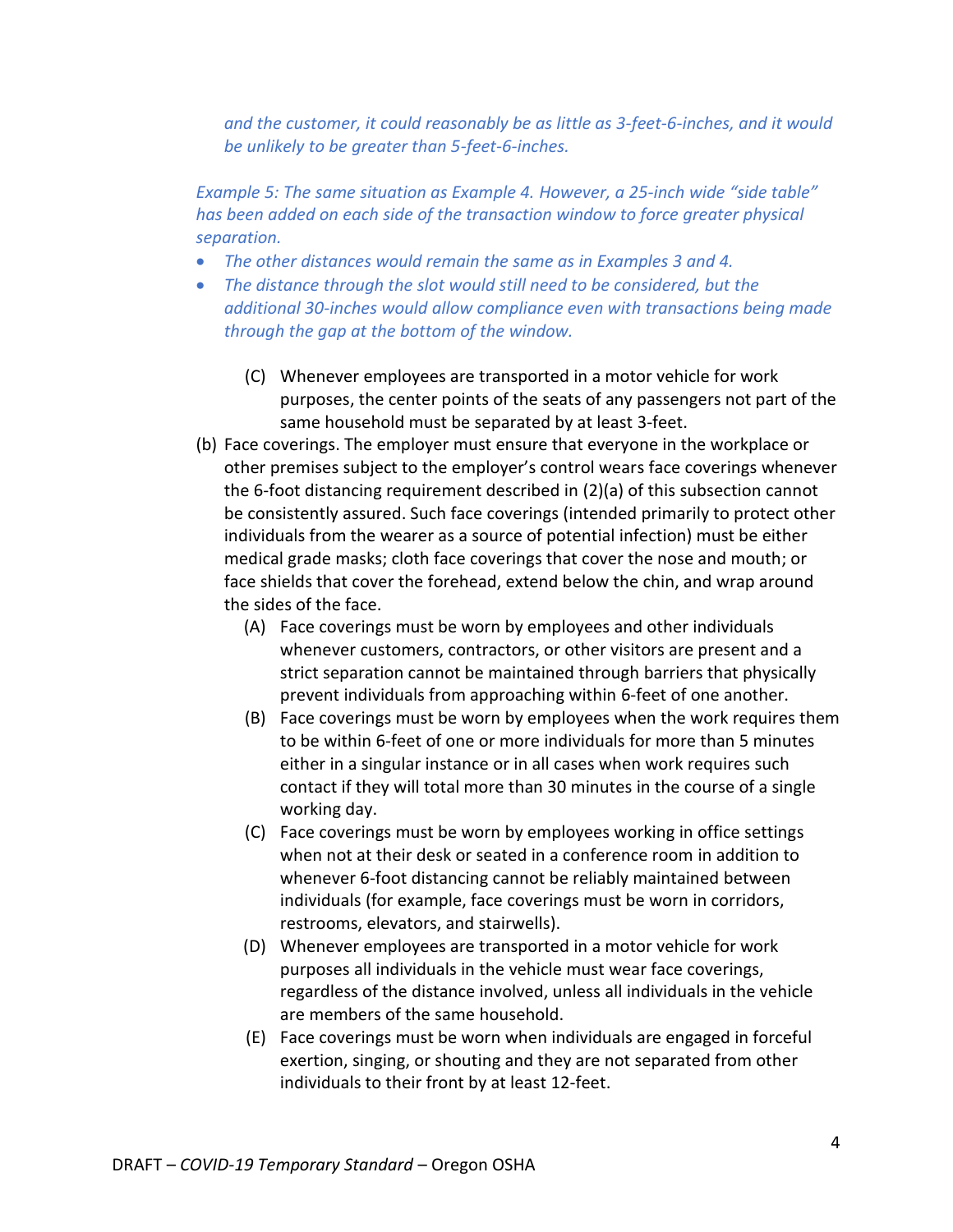- (c) Sanitation. All employers must ensure that all high-contact surfaces used by multiple employees (door handles, telephones, cash registers, computers, drinking fountains, seatbelts, etc.) are thoroughly cleaned at the beginning of each shift.
	- (A) All shared equipment and high-touch surfaces must be cleaned before use by another employee.
	- (B) The employer must ensure that employees have the supplies necessary and are able to use proper hand hygiene before and after using shared equipment or tools and before eating, drinking, applying cosmetics, or smoking.
- (d) Social distancing officer. All employers with at least 25 employees at any time must designate one or more employees who will be responsible to assist the employer in identifying appropriate social distancing, proper face covering use, and sanitation measures and ensure such policies and procedures are implemented. The social distancing officer must have the authority to take prompt corrective action or to implement measures to eliminate or otherwise minimize exposure to COVID-19. Employers with fewer than 25 employees may choose to appoint such a social distancing officer to assist the employer in complying with the requirements of this rule.
- (e) Building operators. Those employers who operate or otherwise control buildings where the employees of other employers work must ensure that the building layout allows appropriate social distancing and must ensure that the basic requirements of this rule are posted (and enforced to the degree the building operator is reasonably able to do so) in any common areas, including but not limited to shared entrances, waiting rooms, corridors, restrooms, and elevators.
- (f) Employee information and training.
	- (A) Employers must post the "COVID-19 Hazards Poster" provided by Oregon OSHA in a central location where workers can be expected to see it. Employees working remotely must be provided the same information through electronic or equally effective means.
	- (B) Employers must notify their employees about the social distancing requirements and how they will be implemented in the workplace, and employers must provide an opportunity for employee feedback about those practices (through the Social Distancing Officer and through either the Safety Committee, an interactive safety meeting, or both). Such notification must be conducted in a manner and language understood by the affected workers.
	- (C) An explanation of the employer's policies and procedures for employees to report signs or symptoms of COVID-19. Such explanations must be conducted in a manner and language understood by the affected workers.
	- (D) Employers must provide information to their employees about any paid leave to which employees would be entitled by company policy as well as under the federal [Families First Coronavirus Relief Act](https://www.dol.gov/agencies/whd/pandemic/ffcra-employee-paid-leave) (FFCRA). They also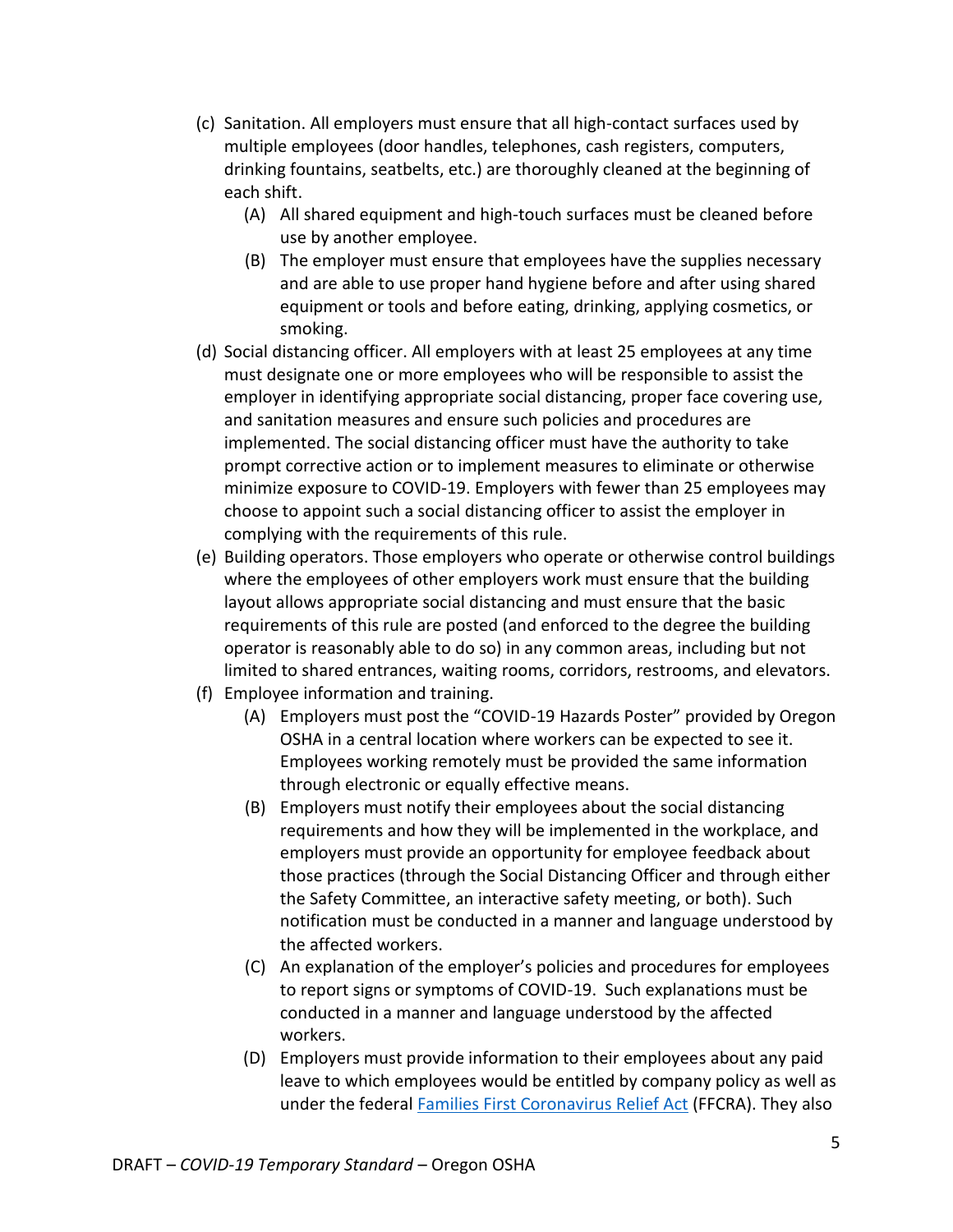must inform employees of the protections provided by in accordance with (2)(e) of this subsection.

- (g) Medical Removal.
	- (A) Whenever a medical provider or public health official recommends isolation or quarantine, whether as a result of contact tracing or otherwise, the affected worker(s) must be reassigned to duties that do not involve in-person contact with other workers or the public. Such reassignment must continue until the need for isolation no longer exists, based on guidance from the employee's medical provider or from the involved public health officials.
	- (B) To the degree reassignment to other duties is not possible, the employer must allow workers to use leave to which they are entitled under the FFCRA. If the employer is not covered by the FFCRA or has previously opted out of the paid sick leave provisions of the FFCRA, then the employer must provide up to two weeks of paid reassignment leave in addition to whatever benefits to which the worker would otherwise be entitled (such leave will be provided at 40 hours per week for full-time employees and on a pro-rata basis for part-time employees).

# *Exception 1: Employers who would otherwise be required to provide paid leave may count any benefits currently available that were not available prior to March 1, 2020 toward the paid reassignment leave requirement.*

*Exception 2: Employers who would otherwise be required to provide paid reassignment leave who experienced a reduction of more than 20 percent (20%) in gross revenue between the 2nd (second) calendar quarter of 2019 and the 2nd (second) calendar quarter of 2020.*

*Note: Employers covered by the FFCRA and who now opt to comply with its provisions, whether or not they previously opted out of the leave provisions, are not required by this provision to provide more leave or at a higher rate than required under the federal law.*

- (C) Whenever an employee participates in such reassignment of duties, whether as a result of the requirements of this subsection or because the employer chooses to take additional precautions, the employee shall be entitled to return to previous job duties without any adverse action as a result of the medical removal.
- (D) Decisions regarding testing and return to work must be made in accordance with the direction of any involved public health official and must be otherwise consistent with guidance from the employee's medical provider.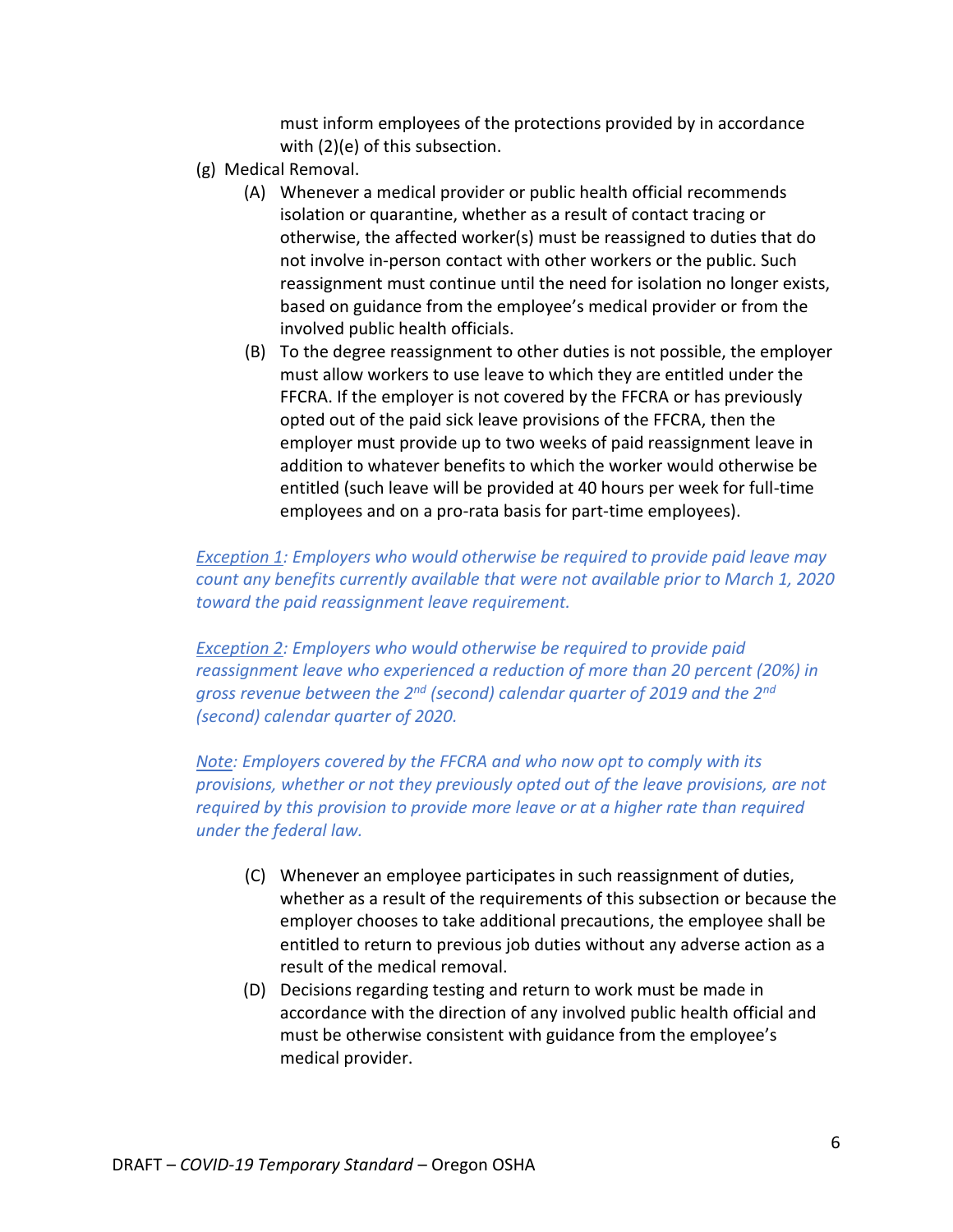# (3) **COVID-19 Requirements for Workplaces at Heightened Risk**

Except as otherwise provided by this rule, "workplaces at heightened risk" must meet the following requirements, in addition to those in subsection (2) of this rule.

- (a) Exposure Risk Assessment. Each employer covered by this subsection must conduct a COVID-19 exposure risk assessment, without regard to the use of personal protective equipment or face coverings, that considers the following risk elements:
	- (A) The anticipated or actual working distance between all employees.
	- (B) The anticipated or actual working distance between employees and nonemployees.
	- (C) The social distancing, face covering, and sanitation measures that the employer developed, implemented, or provided to minimize worker exposure to COVID-19 in accordance with subsections (2)(a), (2)(b), and (2)(c) of this rule respectively.
	- (D) The frequency, duration, and variety of close-in tactile person-to-person work activities performed by employees.
	- (E) The frequency, duration, and variety of those work tasks or operations listed under the scope of (1)(c) of this rule. Specifically, this includes employees who perform or directly assist with:
		- (i) Direct patient care in a healthcare setting;
		- (ii) Aerosol-generating healthcare or postmortem procedures;
		- (iii) Emergency first responder activities;
		- (iv) Handling, packaging, cleaning, processing, or transporting of "contaminated materials" as defined by this rule; or
		- $(v)$  Handling, packaging, cleaning, processing, or transporting human remains or human tissue specimens or laboratory cultures collected from an individual suspected or known to have COVID-19.
	- (F) The effectiveness of hazard control measures that the employer developed, implemented, or installed to eliminate or minimize worker exposure to COVID-19.
- (b) Each employer covered by subsection (3)(a) of this rule must document their exposure risk assessment in writing and include the following information:
	- (A) The name(s), job title(s), and contact information of the person(s) who performed the exposure risk assessment;
	- (B) The date the exposure risk assessment was completed;
	- (C) The employee job classifications that were evaluated;
	- (D) The employee job classifications where exposure to COVID-19 is reasonably anticipated to be routine, frequent, or is otherwise expected; and
	- (E) The employee job classifications where exposure to COVID-19 is not reasonably anticipated to be routine, frequent, or otherwise expected.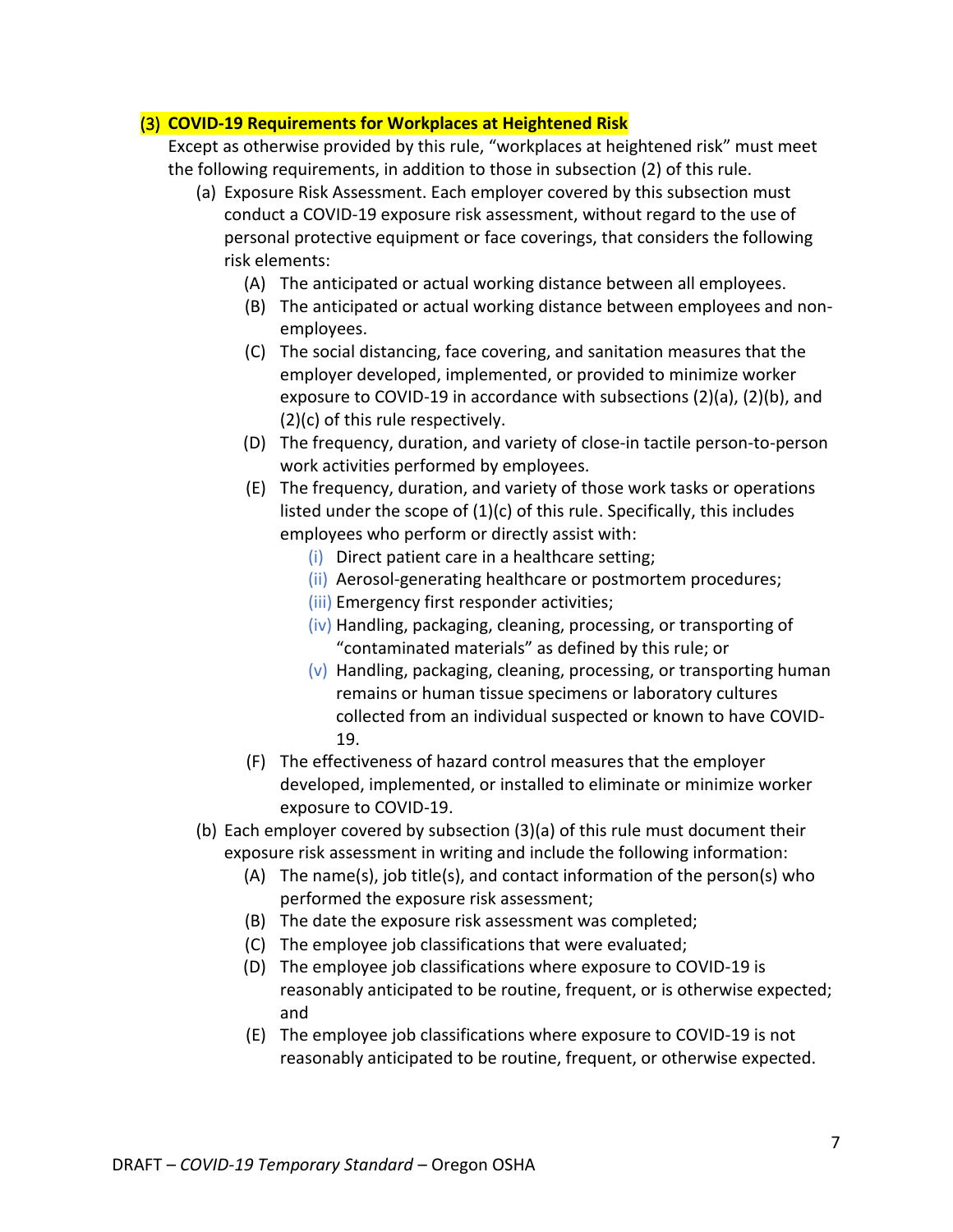- (c) Enhanced employee information and training. In addition to the training requirements for all workplaces under subsection (2)(e) of this rule, enhanced employee training must include the following provisions:
	- (A) The training is overseen or conducted by a person knowledgeable in the covered subject matter as it relates to the workers' workplace, service, or job operations;
	- (B) The training material is appropriate in content and vocabulary to the education, literacy, and language of the affected workers; and
	- (C) Provide an opportunity for interactive questions and answers with a person knowledgeable in the program's subject matter and basic epidemiology as it relates to the workplace, service, or operations.
- (d) Enhanced employee training must include the following elements:
	- (A) An accessible copy of this rule;
	- (B) An explanation of contact, droplet, and airborne modes of transmission of COVID-19, including how workers can recognize hazardous activities that may involve exposure to COVID-19 and how to take precautionary measures to minimize their exposure;
	- (C) An explanation of basic risk factors associated with COVID-19 transmission including, but not limited to behavioral risk factors (this may include non-work activities that are higher-risk activities such as attending large social gatherings; sharing contaminated equipment or items), physiological risk factors, demographic risk factors, and environmental risk factors;
	- (D) An explanation of the employer's exposure risk assessment and which employee job classifications, tasks, or work duties were considered as part of that risk assessment;
	- (E) An explanation of the use and limitations of COVID-19 hazard control measures implemented or installed by the employer;
	- (F) Information on the types, use, storage, removal, handling, and maintenance of face coverings and personal protective equipment (including respirators) provided to employees by the employer; and
	- (G) An explanation of the employer's sanitation policies and procedures. This must include a discussion of an employer's or building operator's policies related to the use of shared equipment or common areas.
- (e) Enhanced sanitation. In addition to those sanitation measures required in all workplaces under subsection (2)(c) of this rule, each employer covered by this subsection must develop and implement an appropriate schedule for routine cleaning and decontamination of contaminated materials between each customer and between each employee shift change.

# (4) **COVID-19 Requirements for Workplaces at Exceptional Risk**

Except as otherwise provided by this rule, "workplaces at exceptional risk" must meet the following requirements, in addition to those in Subsections (2) and (3) of this rule.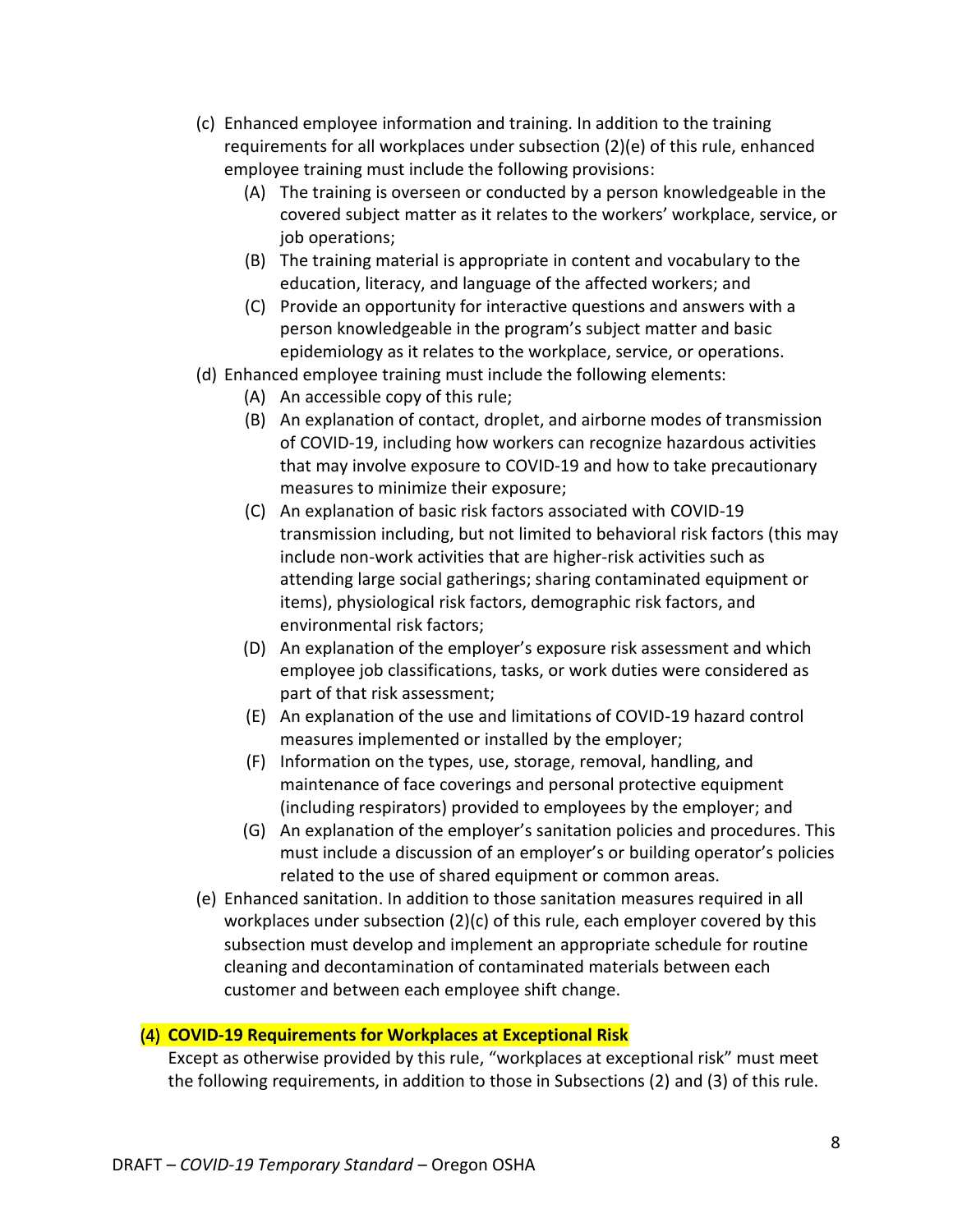- (a) Infection Control Plan. Each employer covered by this subsection must establish and implement a written infection control plan that is specific to the type of work performed by employees on a facility-by-facility basis. If an employer has multiple facilities that are substantially similar, its plan may be developed by facility type rather than site-by-site so long as any site-specific information that affects employee exposure risk to COVID-19 is included in the plan.
- (b) The infection control plan must contain, at a minimum, the following elements:
	- (A) The name(s) or title(s) of the person(s) responsible for administering the plan. This person must be knowledgeable in infection control principles and practices as they apply to the facility, service, or job operations;
	- (B) A list of all job assignments or worker tasks requiring the use of personal protective equipment (including respirators);
	- (C) A list and description of the specific hazard control measures that the employer installed, implemented, or developed to minimize employee exposure to COVID-19;
	- (D) A description of the face covering requirements to be implemented in the facility, service, or operation, and the method of informing individuals entering the work setting what face coverings are required;
	- (E) The procedures the employer will use to communicate with its employees and other employers in multi-employer worksites regarding an employee's exposure to an individual suspected or known to be infected with COVID-19 to whom other workers may have been exposed to. This includes the communication to individuals identified through contact tracing and general communication to the workplace at large;
	- (F) The procedures the employer will use to ensure that there is an adequate supply of face coverings and personal protective equipment (including respirators) necessary to minimize employee exposure to COVID-19; and
	- (G) The procedures the employer will use to provide initial training to employees in accordance with subsection (3)(c) of this rule.
- (c) The employer must ensure that a copy of the infection control plan is accessible to employees in accordance with 29 CFR 1910.1020(e).
- (d) An employer's infection control plan must be reevaluated and updated as frequently as necessary to reflect changes in the facility, service, or operation or in response to new technologies, policies, procedures, or guidance documents from the Oregon Health Authority that affect employee exposure to COVID-19. This reevaluation and update of the plan must include involvement from nonmanagerial, front-line employees who perform activities that reflect the employer's exceptional risk under this rule. Such employees must be consulted through the Safety Committee or other equally effective interactive mechanisms, or both, regarding the plan's effectiveness, implementation, and areas of possible improvement.

# (5) **Definitions**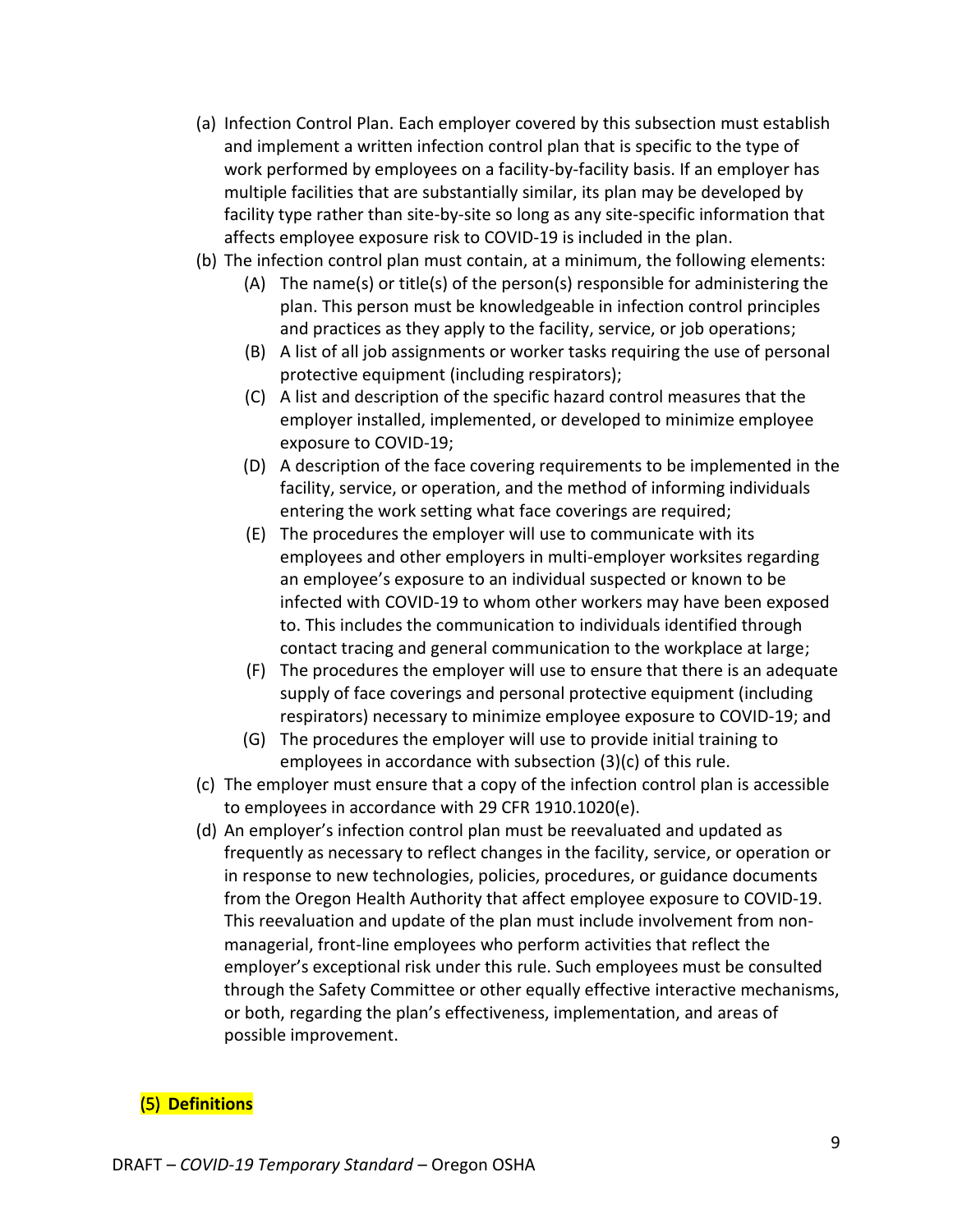*Aerosol-generating healthcare or postmortem procedure* – means a medical, dental, or postmortem procedure on human patients or remains that is likely to result in exposure to small droplet nuclei in high concentration, presenting a risk for airborne transmission of COVID-19.

*Cloth face covering* – means any commercially produced or homemade garment, scarf, gator, bandana, or item made from textile or fabric that covers the nose and mouth of the wearer.

*Common areas* – means building lobbies, reception areas, waiting rooms, bathrooms, break rooms, dining halls, locker rooms, bathing areas, transit lounges, or other locations inside a building or outdoors that multiple individuals may use or where they may congregate.

*Contaminated material* – means an item (for example, biomedical waste, laundry, instruments, equipment) or surface (for example, countertop, bed frame, patient examination table, laboratory bench) that is reasonably anticipated to be contaminated with SARS-CoV-2 or COVID-19 disease-related hazards. This term does not apply to face coverings used as a method of source control.

*Decontamination* – means the use of physical or chemical means to remove, inactivate, irradiate, neutralize, or destroy SARS-CoV-2 on contaminated material to the point where it is no longer capable of transmitting SARS-CoV-2 and the surface or item is rendered safe for handling, use, or disposal without the need for personal protective equipment

*Direct patient care* –means any employee job duties that include direct physical contact with a patient during the delivery of health care services (mental or physical). A worker performs direct patient care under the authority granted by a license or certification issued by federal, state, or local entities to provide health care services within the scope of practice. The worker may be providing direct patient care under their own licensure or certification, or may be providing care under the supervision of a licensed or certified worker. Workers involved in direct patient care include, but are not limited to physicians, physician assistants, nurses, dentists, dental hygienists, physical or occupational therapists, chiropractors, and other workers who otherwise provide in-person health care services.

*Droplet buffer* – means a distance of at least 6-feet between the mouth of an employee and another individual around an impermeable (nonporous) barrier that can block respiratory droplets produced by either individual.

*Emergency first responder activities* –means those job duties that require an employee to be able to arrive first and provide assistance at the scene of an emergency, such as an accident, fire, natural disaster, including, but not limited to law enforcement officers, firefighters, emergency medical technicians, and paramedics.